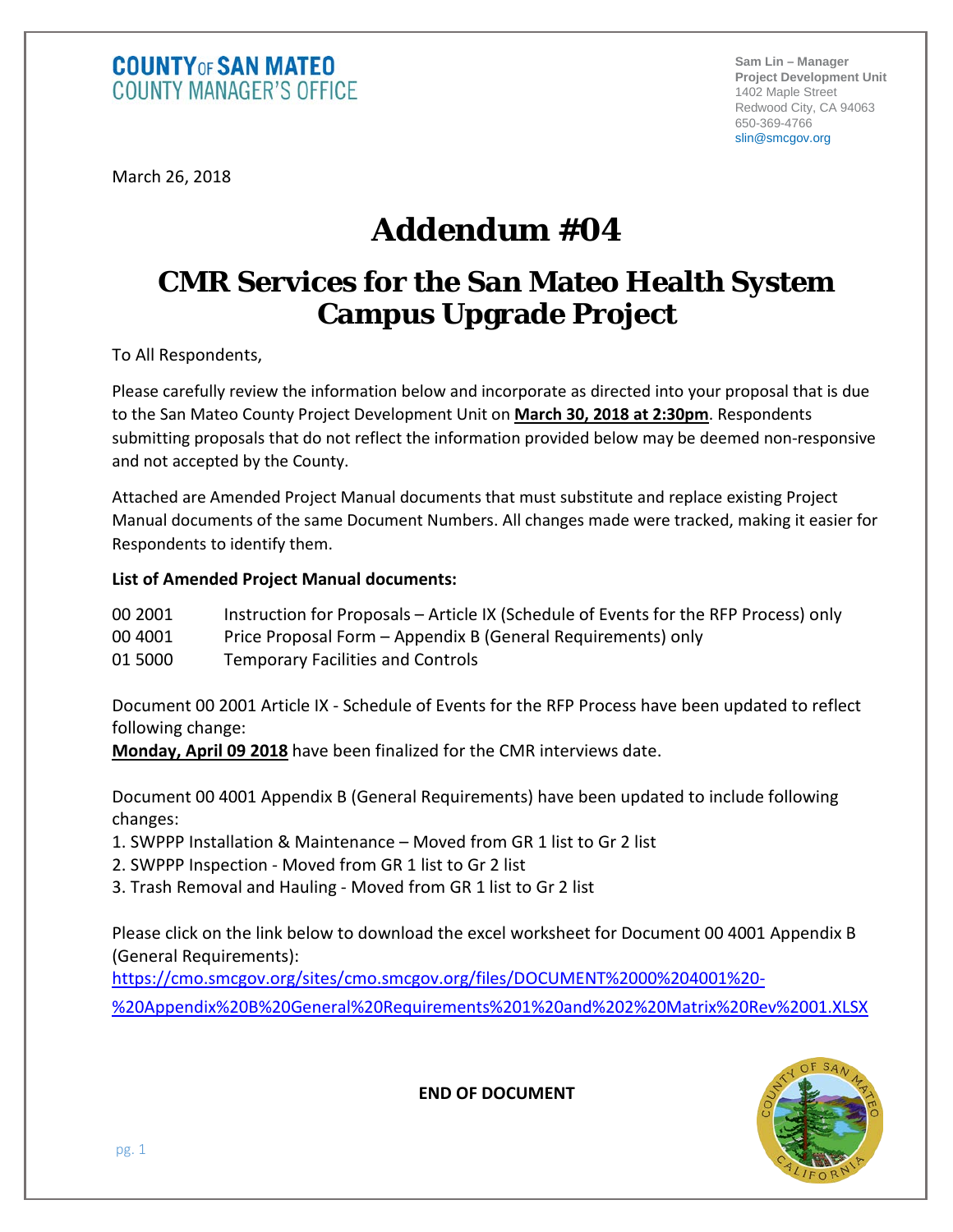C. Information disclosed to Owner and all items in opened submissions are the property of Owner unless Proposer makes specific reference to data that is considered proprietary. Subject to the requirements in the Public Records Act, reasonable efforts will be made to prevent the disclosure of information except on a need-to-know basis during the evaluation process.

#### **8.09. Substitutions**

- A. Proposers must base their Proposals on products and systems where specified in the Contract Documents where applicable.
- B. Submittals of substitutions shall contain all required information set forth in Document 00 6325 (Substitution Request Form) (if used) and Document 01 6000 (Product Requirements). Insufficient information shall be grounds for rejection of substitution.
- C. Owner may consider specifications final upon Contract award, however, and will consider substitutions following award in its sole discretion.

## **8.10. Reservation of Rights**

- A. Owner reserves the right to reject any or all nonconforming, non-responsive, unbalanced, or conditional Proposals, and to reject the Proposal of any Proposer as non-responsive as a result of any error or omission in the Proposal, or if Owner believes that it would not be in the best interest of the Project to make an award to that Proposer, whether because the Proposal is not responsive or the Proposer is unqualified or of doubtful financial ability or fails to meet any other pertinent standard or criteria established by Owner. For purposes of this paragraph, an "unbalanced Proposal" is one having nominal prices for some Cost items and enhanced prices for other Cost items.
- B. Owner may retain Proposal securities and Proposal bonds of other than the Best Value Proposer for a reasonable time, not exceeding ninety (90) Days after award of Contract. Owner may reject any or all Proposals and waive any informalities or minor irregularities in the Proposals. Owner also reserves the right, in its discretion, to reject any or all Proposals and to re-Proposal the Project.
- **8.11. Modification/ Addition to Instructions for Proposals.** Owner reserves the right to modify existing procedures and instructions and will notify all Proposers if Owners exercises this right.

## **8.12. Definitions**

A. All abbreviations and definitions of terms used in this Document 00 2001 are set forth in Document 00 7200 (General Conditions) and Document 01 4200 (References and Definitions).

## **ARTICLE IX– ANTICIPATED SCHEDULE OF EVENTS FOR THE RFP PROCESS**

| Project Development Unit Issues RFP      | 02/14/18   |
|------------------------------------------|------------|
| Pre-Proposal Conference (Mandatory)      | 02/26/18   |
| Questions via email due: 5:00 pm         | 03/02/18   |
| Responses to Questions Posted to Webpage | 03/12/18   |
| Proposal due: 2:30 pm                    | 03/30/2018 |
| <b>Interviews</b>                        | 04/09/2018 |
| Notice of Intent to Award Posted         | 04/10/2018 |
| <b>Board Approval</b>                    | 04/24/18   |

#### **END OF DOCUMENT 00 2001**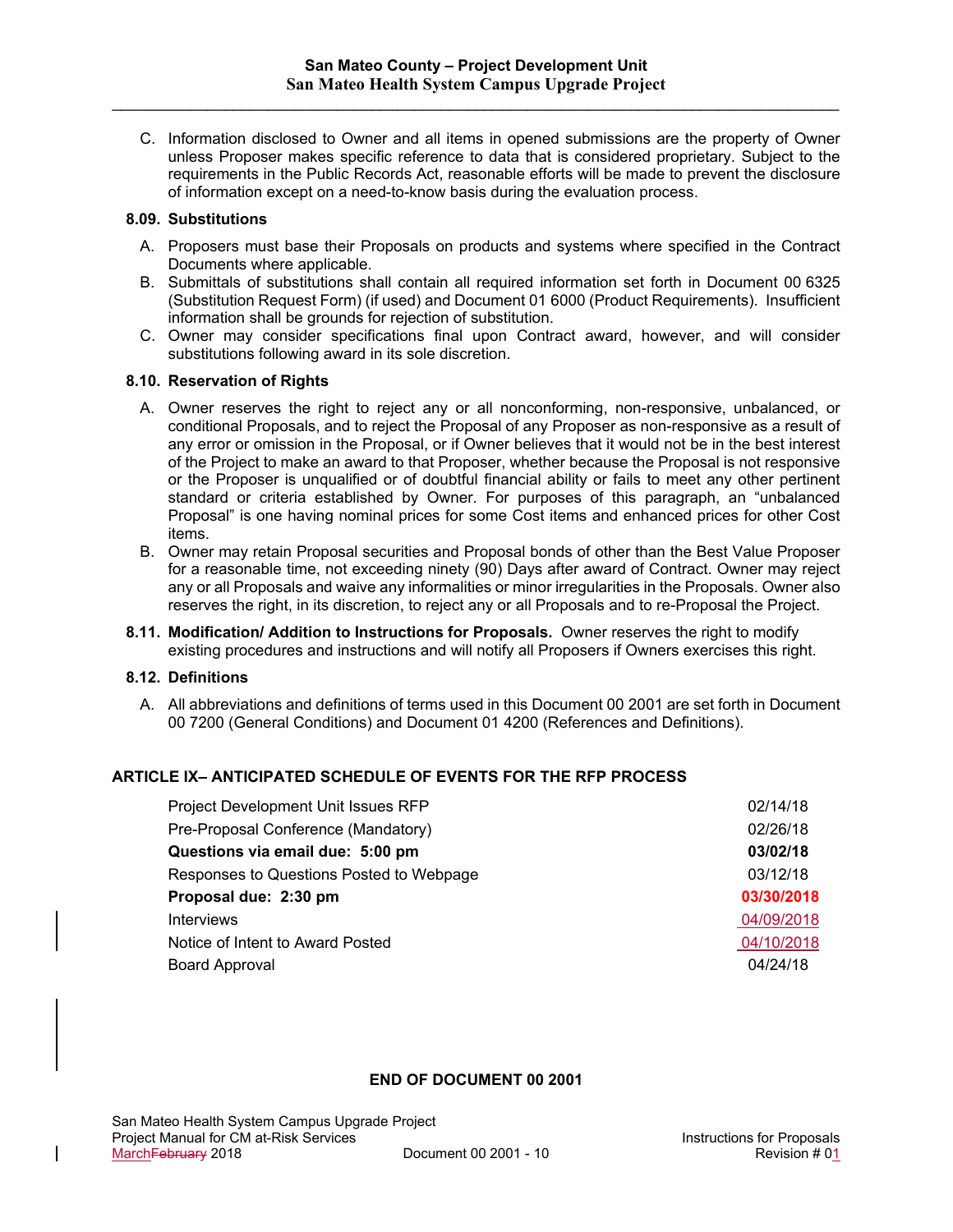## **DOCUMENT 01 5000**

## **TEMPORARY FACILITIES AND CONTROLS**

#### **ARTICLE I - GENERAL**

#### **1.01. Summary**

- A. This Document includes:
	- 1. Article I General
		- a.  $1.01 -$  Summary
		- b. 1.02 Related Documents, Codes, and Standards (Not Used)
		- c. 1.03 Definitions
		- d. 1.04 Temporary Facilities and Controls
		- e. 1.05 Utilities
		- f. 1.06 Temporary Construction Facilities Temporary Controls

#### g. 1.07 – Temporary Controls

- h.g. 1.087 Fire Protection
- $\frac{1}{10}$ . 1.098 Submittals
- 2. Article II Products (Not Used)
- 3. Article III Execution (Not Used)
- 4. Article IV Forms (Not Used) Forms Table 01500-001, "Permit-Required Confined Spaces"

#### **1.02. Related Documents, Codes and Standards** (Not Used)

#### **1.03. Definitions**

- A. Hot Work. Hot work includes any operations capable of initiating fires or explosions, including cutting, welding, brazing, soldering, grinding, thermal spraying, thawing pipe, torch applied roofing, or any other similar activity.
- B. Fire Marshal. Office of State Fire Marshal, County and City of San Mateo Fire Marshals
- C. Temporary Fencing. Temporary fencing provided and Installed by Contractor as needed by Contractor to protect equipment, field office, stored items, Project Site, and Work until final demobilization.

#### **1.04. Temporary Facilities and Controls**

A. Provide and pay for all temporary utilities, utility usage and service charges, utility meters, controls, and support facilities required for the Project until the Owner assumes responsibility of the aforementioned.

## **1.05. Utilities**

 $\mathsf{l}$ 

- A. Electricity.
	- 1. Electrical service including metering devices needed by the Contractor to perform the Work must be Provided and paid for by Contractor.
	- 2. Arrange with utility company to provide service required for power and lighting, and pay all costs for service and for power used.
	- 3. Install circuit and branch wiring with area distribution boxes located so that power and lighting is available throughout the construction by the use of construction-type power cords.
	- 4. Provide adequate artificial lighting for all areas of Work in accordance with industry safety standards including OSHA requirements when natural light is not adequate for Work and for areas accessible to the public.
	- 5. If additional temporary utility poles or electric extensions are deemed necessary by the Contractor to perform Contract Work, Contractor must submit three copies of a plan showing the proposed temporary utility poles or electric extensions prior to installation. Contractor must pay for all additional temporary utility poles or electric extensions installed.
- B. Telephone and Internet Service.
	- 1. Arrange with local telephone company to provide direct line telephone and internet service at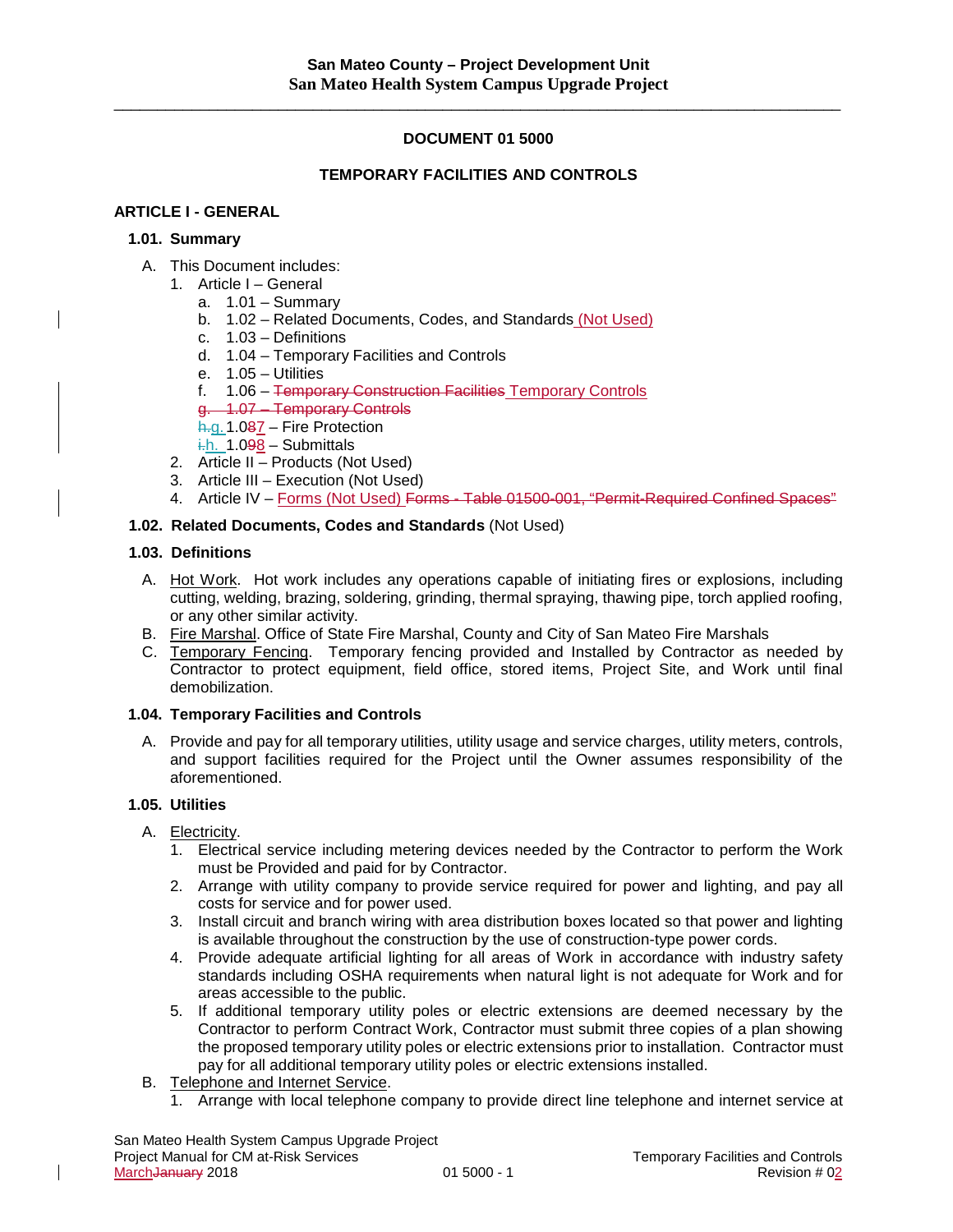the construction site.

- 2. Minimum service required:
	- a. One direct line instrument in Field Office.
		- b. Internet for office use
- 3. Pay all costs for installation, maintenance, use, and removal.
- 4. Prior to mobilization, Contractor must submit to Owner four copies of a list containing all relevant personnel contact telephone numbers, including emergency contact numbers for nights, weekends, and holidays.
- C. Water Service.
	- 1. Contractor must make arrangements and pay for all water and water metering devices required for construction purposes including landscape irrigation.
	- 2. Contractor must not assume that water required for construction purposes will be available at the Project Site at the times and in the quantities required to support Contractors construction activities.
- D. Sanitary Facilities.
	- 1. Contractor must Provide and pay for an appropriate number of sanitary facilities, in compliance with all laws and regulations, for use by Contractor and Owner's personnel.
	- 2. Regular service of the sanitary facilities must be maintained by the Contractor to keep a clean, healthy, and hygienically acceptable work environment.
	- 3. Contractor must not use Owner's Sanitary Facilities without prior written Approval of Owner's Project Manager.
- E. Waste Disposal.
	- 1. Unless otherwise specifically stated in the Contract Documents, Contractor must provide and pay for all Waste Disposal.
	- 2. Wastes must be properly handled, and stored in covered containers, and removed from the Project Site at least once each week.
	- 3. Cardboard, packing material, and similar combustible debris shall not be accumulated within buildings. Such debris, rubbish and waste material must be removed from buildings on a daily basis.
	- 4. Temporary Construction Facilities
- F. Field Office.
	- 1. The Contractor must maintain an active Field Office on site.
	- 2. Contractor may bring a portable field office on site to support the Contractor's Work.
	- 3. All project meetings will be held in the Contractor's Field Office unless otherwise Directed by Owner's Project Manager.
	- 4. Contractor to provide and maintain office for County Project Manager and Project Inspector.
- G. Advertising.

- 1. Advertising is not permitted, except that Contractor's name may be placed on Contractor's field office.
- H. Temporary Fencing.
	- 1. The Contractor must install Temporary Fencing to protect equipment, field office, and stored items.
	- 2. Contractor must provide and pay for Temporary Fencing to protect Project Site(s) and Work areas as needed until final demobilization.
- I. Storage Areas and Sheds.
	- 1. Prior to mobilizing to the Project Site, Contractor must submit the intended location of the Contractor's storage sheds and storage areas for Owner review and acceptance.
	- 2. Contractor must confine its apparatus, storage of materials, and construction operations to areas approved by Owner's Project Manager.
	- 3. Contractor must not unreasonably encumber the premises and roads with its materials and equipment.
	- 4. The Contractor must not store any quantities of fuel, oils, solvents or any other hazardous materials in storage tanks on-site.
- J. Equipment Maintenance and Repair.
	- 1. The Contractor must perform equipment maintenance activities off site.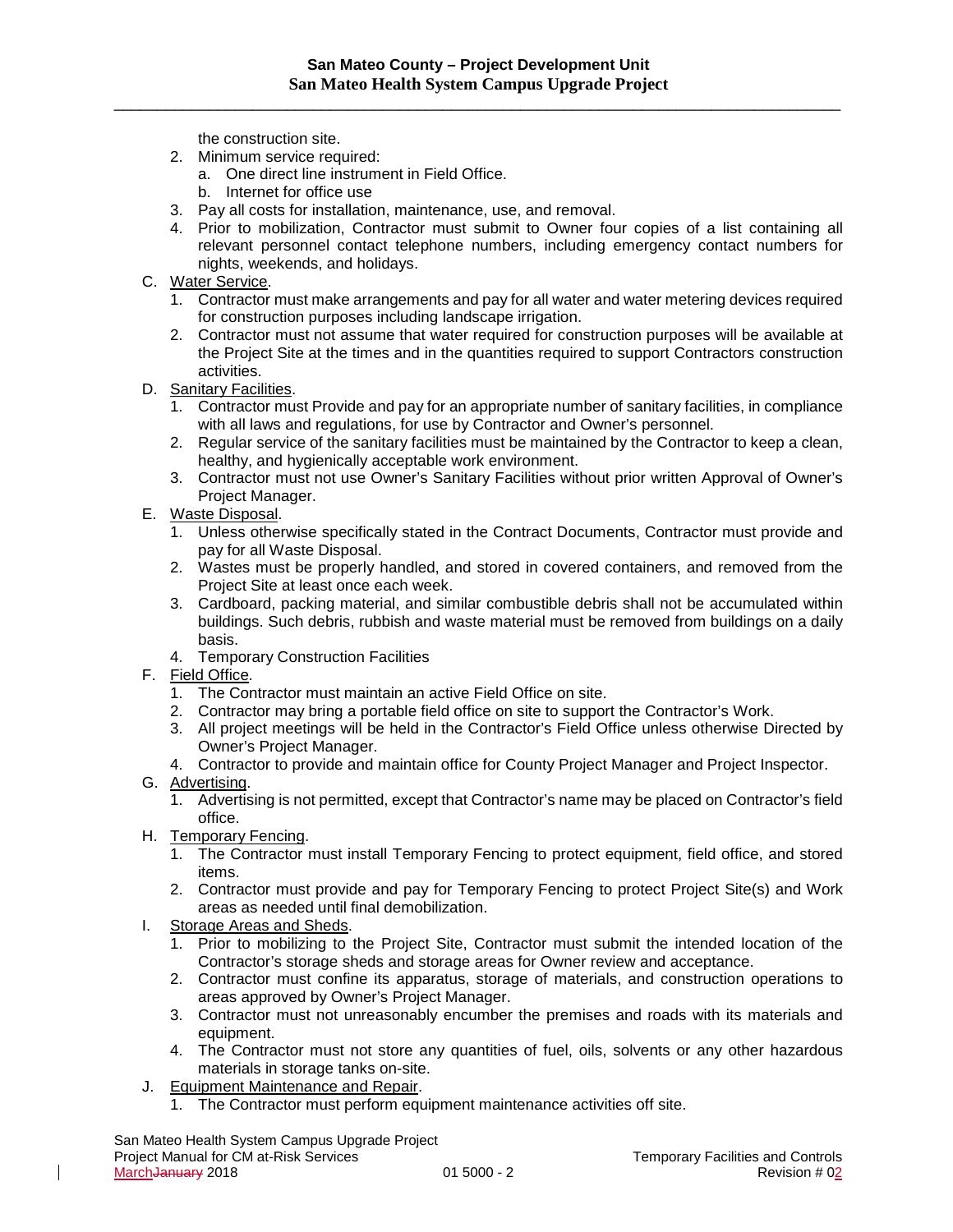\_\_\_\_\_\_\_\_\_\_\_\_\_\_\_\_\_\_\_\_\_\_\_\_\_\_\_\_\_\_\_\_\_\_\_\_\_\_\_\_\_\_\_\_\_\_\_\_\_\_\_\_\_\_\_\_\_\_\_\_\_\_\_\_\_\_\_\_\_\_\_\_\_\_\_\_\_\_\_\_\_\_\_\_

- 2. Equipment service trucks must provide fuels and lubricants for construction equipment. Contractor must not store any quantities of fuel or oil in on-site storage tanks.
- K. Vehicular Access.
	- 1. All vehicles must be operated in a safe manner.
	- 2. Contractor's equipment must enter and leave the Project area via access routes designated by Owner, and move in the direction of public traffic at all times. All movements on or across public traveled ways must not endanger public traffic.
- L. Parking.
	- 1. Parking for personal vehicles of Contractor's personnel must be limited to designated areas specified or Approved by Owner's Project Manager.
	- 2. Personal vehicles must not be parked in the Work area.
	- 3. Parking of construction equipment must be limited to designated areas specified or as approved by Owner.
	- 4. All vehicles must be parked a minimum of 20 feet from new buildings under construction except construction vehicles may be temporarily parked for loading/unloading or other construction related operations as long as such vehicles are not left unattended at any time.
- M. Progress Cleaning.
	- 1. Contractor must maintain the Project Site in a clean and orderly condition at all times.
	- 2. The Contractor must maintain all Project areas free of waste materials, debris, dust, mud and rubbish caused by Contractor's operations.
	- 3. Work and storage areas must be kept clean and free of rubbish on a daily basis.
	- 4. Contractor must immediately remove any spillage or debris resulting from hauling operations along or across any public traveled way.
	- 5. Contractor must perform daily inspection of Project Site, Work areas, and public traveled ways to enforce the above requirements.
- N. Concrete Washout Areas.
	- 1. Concrete washout must be limited to designated areas specified or Approved by Owner.
- O. Temporary Living Facilities
	- 1. Contractor's employees, or others subject to the Contractor's control, are not permitted to reside on the Project Site in temporary living facilities.
- P. On-site Fabrication Areas.
	- 1. On-site Fabrication must be limited to designated areas specified or Approved by Owner.
- Q. Hoists, Temporary Elevators and Man-lifts.
	- 1. Provide facilities for hoisting materials and employees.
	- 2. Do not permit employees to ride hoists that comply only with requirements for hoisting materials.
	- 3. Selection of type, size and number of facilities is the Contractor's option.
	- 4. Provide properly trained operating personnel for equipment.
	- 5. Truck cranes and similar devices used for hoisting are considered equipment and not Temporary Construction Facilities.
	- 6. Permanent Elevators
		- a. Use permanent elevators only with the express written permission of the Owner's Project Manager.
		- b. Contractor must not assume Owner will grant permission to use Permanent Elevators.
		- c. If Owner grants permission to use Permanent Elevators, Contractor must comply with all conditions and restrictions associated with Owner's permission for Contractor's use of Permanent Elevators.
- R. Scaffolding.

- 1. Furnish, erect and maintain all required scaffolding for the Work of this Project.
- 2. Scaffolding and accessories must conform to all regulations governing such equipment.
- 3. Maintain scaffolding in conformance with all applicable safety requirements.
- 4. Immediately upon completion of use, remove all scaffolding and accessories from the Job Site.
- 5. At the Contractor's option, individual Subcontractors may provide scaffolding for their Work; however, all scaffolding remains the responsibility of the Contractor.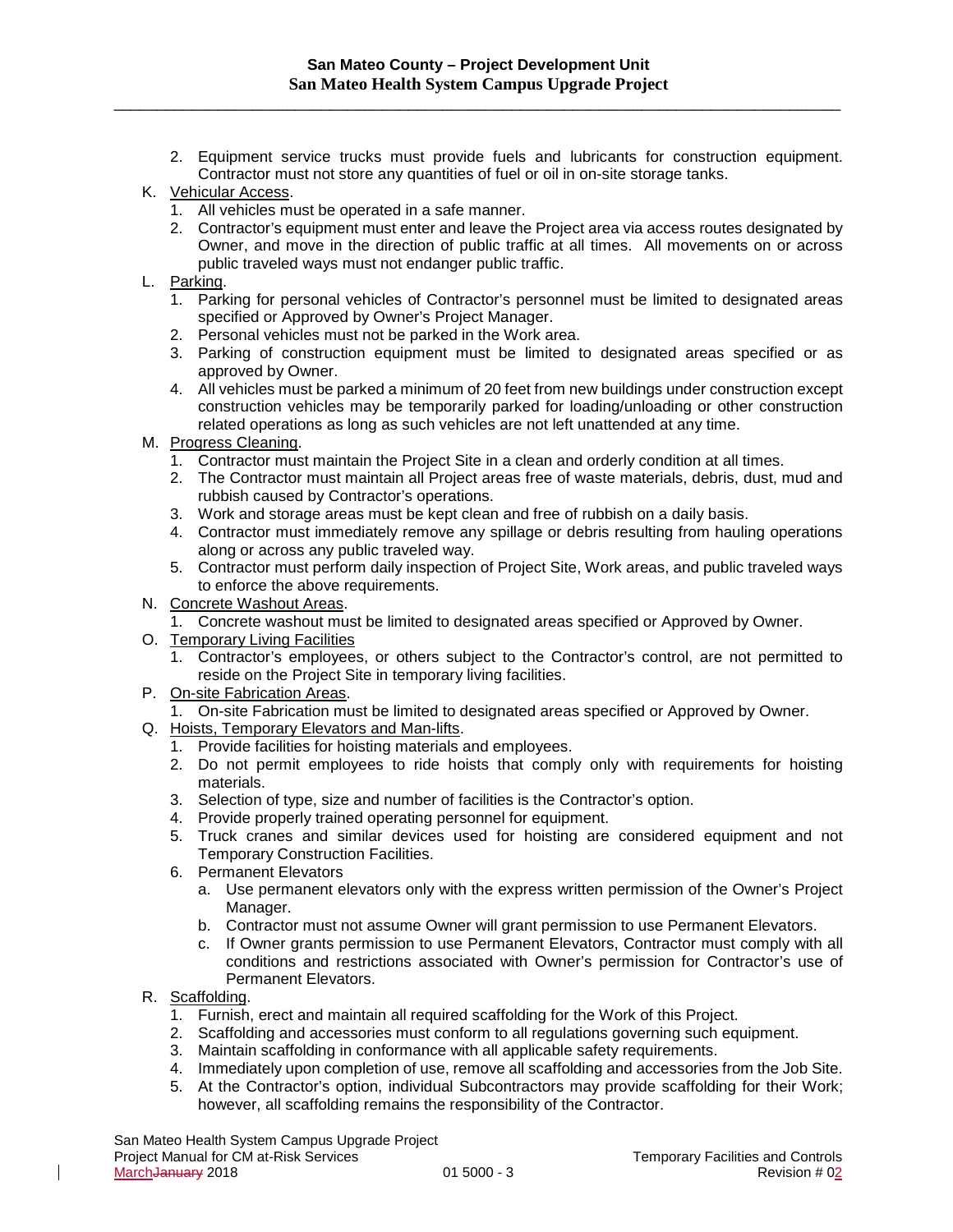## S. Temporary Enclosures.

- 1. Provide temporary weather-tight enclosure of exterior walls for successive areas of building as work progresses, as necessary to provide acceptable working conditions, to provide weather protection for materials, allow for effective temporary heating, and to prevent entry of unauthorized persons.
- 2. Provide temporary exterior doors with self-closing hardware and padlocks.
- 3. Temporary Enclosures must be removable as necessary for Work and for handling of materials.

## **1.06. Temporary Controls**

A. Temporary Barriers.

- 1. Contractor must provide and maintain temporary barriers as needed to prevent unauthorized entry to Work areas.
- 2. Contractor must provide and maintain temporary barriers as needed to protect existing facilities and adjacent properties from damage.
- 3. Contractor must provide adequate measures to protect third party vehicular traffic from damage.
- 4. Contractor must Provide adequate measures to protect third party foot traffic from injury.
- 5. Install Temporary Barriers in a neat and reasonable uniform appearance, structurally adequate for required purposes.
- 6. Maintain Temporary Barriers during entire Construction Time.
- 7. Relocate Temporary Barriers as required by progress of Construction.
- 8. Contractor must remove Temporary Barriers when no longer needed, or at completion.
- B. Protection of Work.
	- 1. Contractor must protect installed Work and Provide special protection where needed or required by the Contract Documents.
	- 2. Contractor must provide suitable drainage to protect the Project Site and the Work.
	- 3. Contractor must erect such temporary structures as are necessary to protect the Work, materials, and equipment from damage.
	- 4. Contractor must maintain staking, flagging, Temporary Fencing, and barrier fencing throughout the Contract Time as required for protecting the Work.
- C. Protection of Existing Property.
	- 1. Contractor must protect all existing utilities, facilities, landscape, fencing, equipment, furniture and all other existing structures and improvements within the Project area not specifically scheduled for demolition.
	- 2. To the extent permitted by law, any damage caused by the Contractor to existing utilities, facilities, equipment, furniture, fencing, and all other existing structures and improvements must be fully and immediately restored at the Contractor's expense.
- D. Protection of Pedestrians.
	- 1. Contractor must pave pedestrian openings through falsework or Provide full width continuous wood walks, and keep all walkways clear.
	- 2. Contractor must protect pedestrians from falling objects and water runoff.
	- 3. Overhead protection for pedestrians must extend not less than four (4) feet beyond the edge of a structure.
- E. Security.
	- 1. The security of the Project Site, Work area, and stored materials is the Contractor's responsibility during the entire Contract Time.
	- 2. Owner is not responsible for damage to or loss of Contractor's materials and equipment left at the Project Site.
	- 3. Contractor must repair, replace, or restore all existing facilities, equipment, furniture, and new Work damaged, destroyed, lost, stolen, or defaced due to vandalism or theft.
- F. Traffic Control.

- 1. The Contractor must not stage vehicles or equipment on railroad tracks, private property, or on any public street unless expressly authorized in advance by the local jurisdiction or private property owners.
- 2. The Contractor must keep all surface areas (i.e., site roads, off-site streets, and parking areas)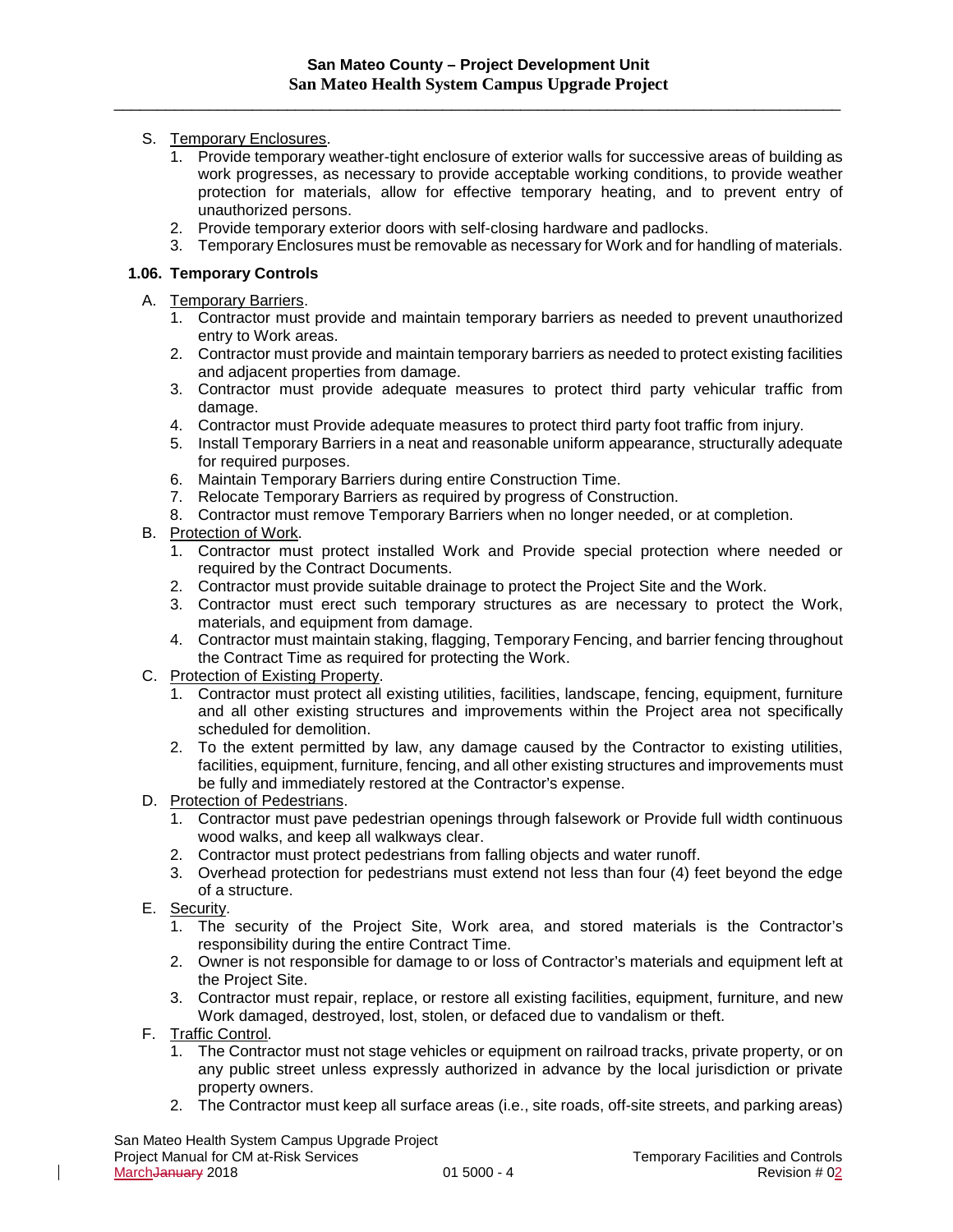clear of dirt, mud, and debris and must clean such surfaces as needed, or as Directed by the Owner's Project Manager.

- 3. Locate temporary roads, drives, walks and parking facilities to provide uninterrupted access to construction offices, Work and storage areas, and other areas as required for efficient execution of the Work.
- 4. Keep fire hydrants and water control valves free from obstruction and accessible for use.
- 5. Provide flagmen for traffic control as needed or required.
- 6. At completion of the Work, permanent roads and entranceways must be left in at least equal condition to that existing at the start of the Work, except as may be otherwise required by the Contract Documents.
- G. Noise Control.
	- 1. Unless the Owner's Authorized Representative grants a waiver in writing, Contractor must comply with all local noise ordinances, and must limit the Normal Hours of Work accordingly.
- H. Vibration Control.
	- 1. Vibration shall be kept to a minimum. Use of jackhammers, rotohammers, and other vibrationcausing devices are not permissible, except with prior approval from Owner's Authorized Representative.
	- 2. Contractor will be required to make special coordination with adjacent departments near and around the work site.
- I. Dust and Odor Control.
	- 1. Contractor must minimize dust nuisances resulting from performance of the Work, both inside and outside the Project limits, by applying either water or dust palliative, or both.
	- 2. Contractor shall make every effort to minimize the levels of odors and fumes and similar items to the extent possible and in accordance with local ordinances or other requirements.
- J. Surface Water Control.
	- 1. Contractor must:
		- a. Construct whatever temporary facilities are necessary to provide prevention, control and abatement of water pollution.
		- b. Control surface drainage water to prevent damage to the Work, Project Site or adjoining properties.
		- c. Provide whatever temporary measures are needed or required including but not limited to berms, dikes, ditches, and drains to direct surface drainage away from excavations, trenches, pits, tunnels and other Work areas.
		- d. Provide, operate and maintain equipment of adequate capacity to control surface water.
		- e. Dispose of drainage water in a manner to prevent flooding, erosion, or other damage to any portion of the Work, Project Site or to adjoining areas.
		- f. Plan and execute earthwork operations by methods which control surface drainage.
		- g. Expose minimum amount of bare soil at any given time.
		- h. Inspect earthwork daily for evidence of erosion and apply erosion control measures as needed or required.
	- 2. Contractor must obtain and pay for any discharge permits required.
- K. Trenching, Drilling, Pinning and Excavation.
	- 1. Before any excavation, Contractor must, pursuant to California Government Code § 4216 and Cal/OSHA 8 C.C.R. 1540, outline the excavation in white paint (preferably chalk or water base), provide two workdays notice to Underground Service Alert (1-800-227-2600), obtain a locater number, and follow all necessary procedures to avoid underground facility damage.
	- 2. Contractor must meet all regulatory requirements and Provide adequate temporary protection before, during, and after all Trenching, Drilling, Pinning and Excavation activities.
- L. Pesticide Use.

- 1. Contractor must comply with the California Department of Pesticide Regulation relating to integrated pest management and pesticide use.
- M. Compliance with Owner's Policies, Ordinances, and Regulations.
	- 1. Contractor must comply with all applicable County of San Mateo and City of San Mateo Policies, Ordinances, and Regulations regarding signs, advertising, barricades, danger signals, pesticide use, fires, smoking, security, noise, dust, vibration, odor, infection control, interim life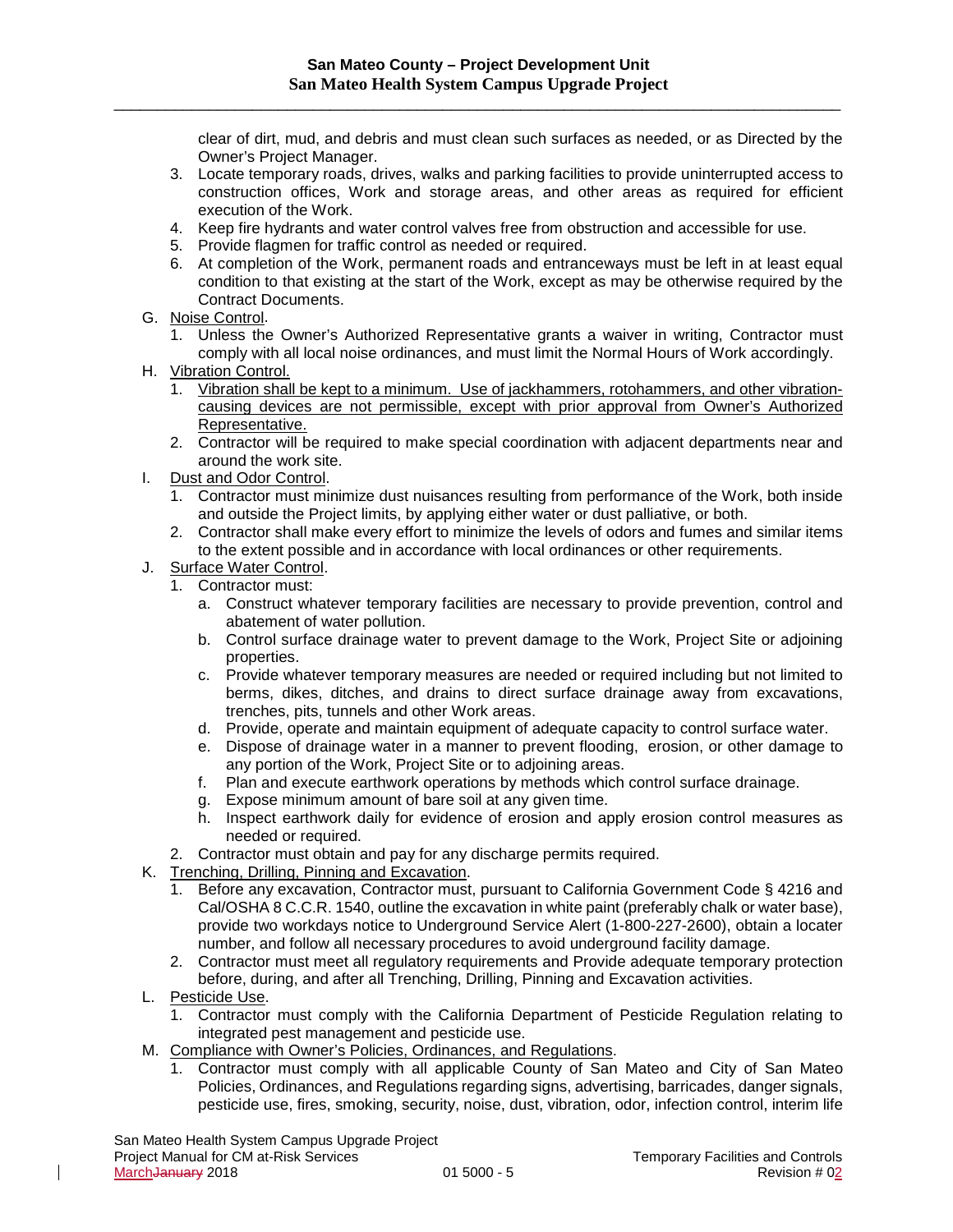safety measures (ILSMs), or other policies or regulations, and must require all persons employed on the Work to comply with all building or institutional regulations, and vehicle, street and highway codes while on the premises and roads relating to the Project Site.

- N. Temporary Heat and Ventilation.
	- Provide temporary heat and ventilation in interior spaces prior to and when work is being performed.
	- 2. Maintain adequate environmental conditions to facilitate progress of the Work.
	- 3. Meet specified minimum conditions for the installation of materials.
	- 4. Protect materials and finishes from damage due to temperature or humidity.
	- 5. Provide adequate forced ventilation of enclosed areas for curing of installed materials, to disperse humidity, and to prevent hazardous accumulations of dust, fumes, vapors or gases.
	- 6. Portable heaters must be standard approved units complete with controls and meet the requirements of this Document 01 5000.
	- 7. Pay all costs of installation, maintenance, operation and removal, and for fuel consumed.

Q.N. Confined Spaces.

- 1. Contractor must comply with all State and Federal OSHA requirements, and all of Owner's requirements regarding entry into confined spaces including but not limited to the following:
	- a. Before starting any Work, submit for Owners review and acceptance a confined space entry program applying to all existing permit-required confined spaces identified by Owner in the Contract Documents (see Table 015000-001, "Permit-required Confined Spaces"), or defined by regulations, and any confined spaces identified or created by Contractor or Owner during the Contract Time. Owner has the right to identify additional spaces to be treated as confined spaces by Contractor at any time during the Contract Time, without changing the Contract Sum or Contract Time if such additional spaces were created by Contractor.
	- b. Maintain written records of all entries into confined spaces and all activities conducted in confined spaces.
	- c. Coordinate all entry operations with Owner when both Contractor's personnel and Owner's personnel will be working in or near a confined space in the Project area. Owner will endeavor to give Contractor at least twenty-four (24) hours advance notice of such entry except in unforeseen situations and emergencies.
	- d. Inform Owner in writing at the conclusion of entry operations regarding the permit space program followed and any hazards confronted or created in permit spaces during entry operations.

#### **1.07. Fire Protection**

- A. Prior to performing any Work at the Project Site, Contractor must establish at the Project Site, methods, procedures, and equipment for emergency notification to the fire department via telephone. The street address of the construction site must be posted adjacent to the telephone, along with the public safety emergency telephone number(s).
- B. Fire Department Access Roadways.
	- 1. The Project Site must be accessible by fire department apparatus by means of roadways having an all-weather driving surface of not less than 20 feet of unobstructed width.
	- 2. The Fire Department Access Roadway must have the ability to withstand the live loads of fire apparatus, and have a minimum 15 feet of vertical clearance.
	- 3. Dead-end Fire Department Access Roadway in excess of 150 feet in length must be Provided with turnarounds approved by the Fire Marshal.
	- 4. If permanent Fire Department Access Roadways are not available during any part of the Contract Time, Contractor must Provide temporary Fire Department Access Roadways complying with the following requirements:
		- a. The roadway must be approved by the Fire Marshal. As a minimum, the roadway must consist of a (6") of road base material (Class II aggregate base rock), both compacted to a minimum of ninety-five (95%).
		- b. The perimeter edges of the roadway must be contained and delineated by curb and gutter

 $\mathsf{l}$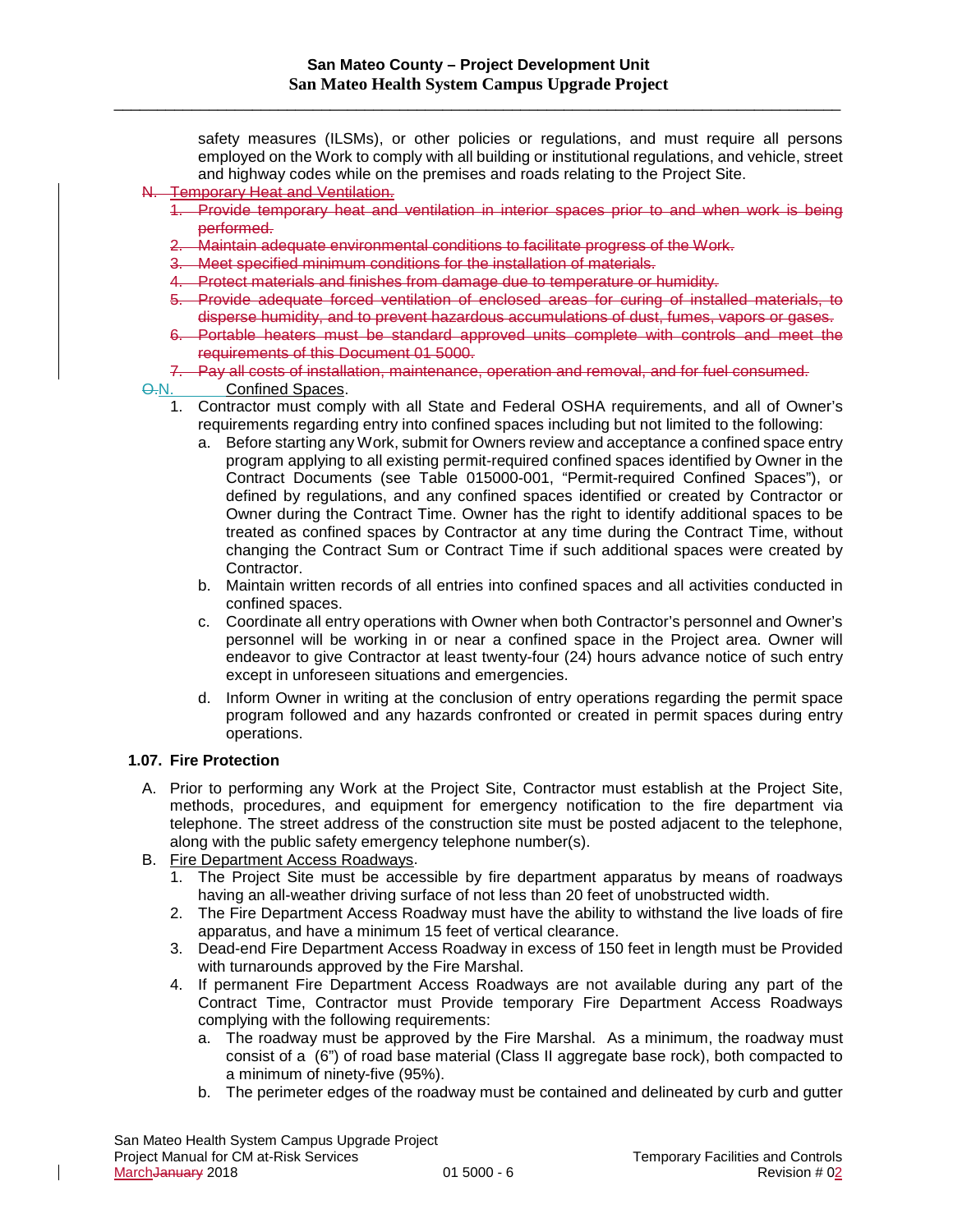or other method approved by the Fire Marshal.

- c. Surface drainage must be Provided.
- d. The integrity of the roadway must be maintained at all times.
- e. The Contractor must include activities in Contractor's Progress Schedules for Fire Marshal approval and construction of the temporary Fire Department Access Roadway.
- C. Fire Alarm Systems.
	- 1. Fire alarm systems must be maintained operational at all times during building alterations.
	- 2. When an alteration requires modification to a portion of the fire alarm system, the portion of the system requiring Work must be isolated and the remainder of the system must be kept in service whenever practical.
	- 3. When it is necessary to shut down all or parts of the fire alarm system, Contractor must provide a fire watch or other mitigation approved by the Fire Marshal or Owner's Safety Officer. The mitigation measures must remain active until the system is returned to full service.
- D. Area Separation Walls.
	- 1. When area separation walls are required, the wall construction must be completed, with all openings protected, immediately after the building is sufficiently weather-protected at the location of the wall(s).
	- 2. Contractor's Progress Schedule must include specific activities showing the installation of area separation walls.
- E. Fire Extinguishers.
	- 1. Portable fire extinguishers must be Provided and must be mounted on a wall or post at each usable stairway such that the travel distance to any extinguisher does not exceed 75 feet.
	- 2. Mounting height to the top of the extinguisher must not exceed five feet (5').
	- 3. Extinguishers must be suitable for use on class A, B, and C (multi-purpose) or as otherwise directed by the Fire Marshal.
	- 4. The Contractor must ensure an adequate number of individuals are trained in the proper use of portable fire extinguishers.
- F. Standpipes.
	- 1. Where standpipes are required, the standpipes must be installed as required by the approved drawings when the progress of construction is not more than 35 feet in height above the lowest level of the fire department access.
	- 2. The standpipe system must be extended as construction progresses to within one floor of the highest point of construction having secured decking or flooring.
	- 3. Contractor's Progress Schedule must include specific activities showing the installation of standpipes.
- G. Fire Hydrants.
	- 1. If underground water mains and fire hydrants are required as part of the Work, they must be installed, completed, and in service prior to 2nd Level first concrete slab pour.
	- 2. Contractor's Progress Schedule must include specific activities showing the installation of water mains and fire hydrants as directed by the Owner or County Fire Marshal.
- H. Fire Sprinkler Systems.
	- 1. If automatic fire sprinkler systems are required as part of the Work, the system must be placed in service as soon possible.
	- 2. Immediately upon the completion of sprinkler pipe installation on each floor level, the piping must be hydrostatically tested and inspected.
	- 3. After inspection and approval from the Fire Marshal, each floor level of sprinkler piping must be connected to the system supply riser and placed into service.
	- 4. Prior to installation of the permanent monitoring system, an exterior alarm bell may be installed and connected to a sprinkler water flow device to provide notification when the system is activated.
	- 5. For buildings equipped with fire sprinkler systems that are undergoing alterations, the sprinkler system(s) must remain in service at all times except when system modifications are necessary.
	- 6. Fire sprinkler systems undergoing modifications must be returned to service at the end of each workday unless otherwise approved by the Fire Marshal.
	- 7. The Contractor must notify Owner at the end of each workday so that Owner can confirm the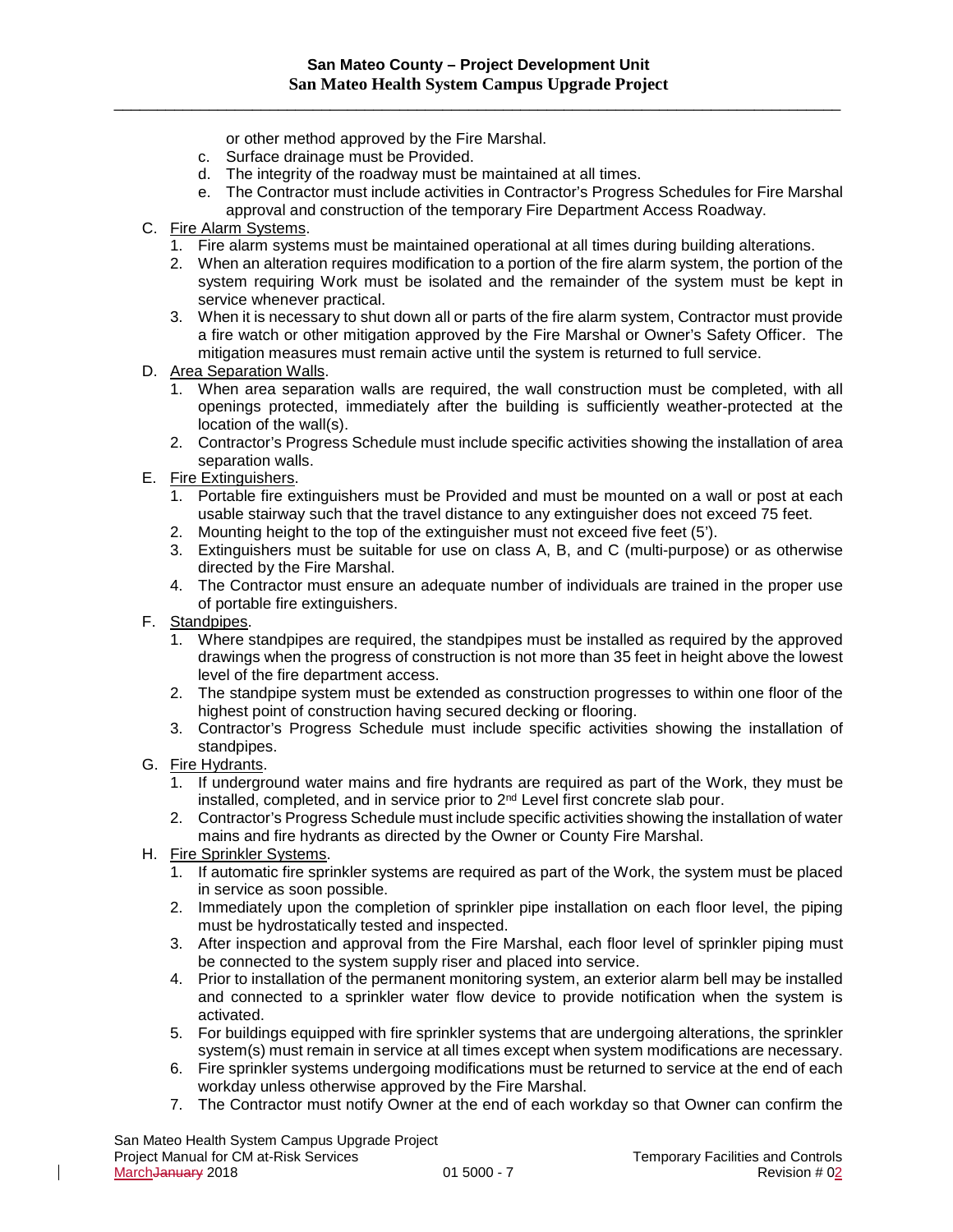system has been restored to service.

- 8. Contractor's Progress Schedule must include specific activities showing the installation of Fire Sprinkler Systems including all sequencing restrictions identified in the requirements of the Contract Documents.
- I. Exiting Requirements.
	- 1. All exiting requirements must comply with OSHPD-approved required drawings.
	- 2. For new multi-story buildings, each level above the first story must be Provided with at least two usable exit stairs after the floor decking is installed. The stairways must be continuous and discharge to grade level.
	- 3. Stairways serving more than two floor levels must be enclosed (with openings adequately protected) after exterior walls/windows are in place.
	- 4. Exit stairs in new and existing, occupied buildings, must be lighted and maintained clear of debris and construction materials at all times. (Exception: For new multi-story buildings, one of the required exit stairs may be obstructed on not more than two (2) contiguous floor levels for the purposes of stairway construction; i.e., installation of gypsum board, painting, flooring, etc.)
	- 5. Designated exterior assembly points must be established for all construction personnel to relocate to upon evacuation.
	- 6. Contractor's Progress Schedule must include specific activities showing the installation of exit stairs including all sequencing restrictions identified in the requirements of the Contract Documents.
- J. Oily Rags.
	- 1. Oily rags and similar material must be removed daily or after use.
- K. Smoking.
	- 1. Smoking is prohibited anywhere on campus or on Owner's premises.
	- 2. A suitable number of "NO SMOKING" signs must be posted to ensure smoking is controlled.
- L. Asphalt and Tar Kettles.
	- 1. Asphalt kettles must not be located within 20 feet of any combustible material, combustible building surface or building opening.
	- 2. With the exception of thermostatically controlled kettles, an attendant must be within 100 feet of a kettle when the heat source is operating.
	- 3. Ladders or similar obstacles must not form a part of the route between the attendance and the kettle.
	- 4. Kettles must be equipped with tight-fitting covers.
	- 5. Class A, B, and C (multi-purpose) rated portable fire extinguisher must be located within 30 feet of each asphalt kettle when the heat source is operating.
	- 6. Class A, B, and C (multi-purpose) rated portable fire extinguishers also must be located on roofs during asphalt coating operations.
- M. Compressed Gases.
	- 1. Gas cylinders must be marked with the name of the contents.
	- 2. Gas cylinders must be stored upright and secured to prevent falling.
	- 3. When not in use, gas cylinder valve protective caps must be in place.
	- 4. Gas cylinders must be protected against physical damage.
	- 5. When stored, gas cylinders must be separated from each other based on their hazard classes, outside of buildings and in an Owner-designated area.
	- 6. Combustible materials must be kept off site.
	- 7. Gas cylinders must not be placed near elevators, unprotected platform edges or other areas where they would drop more than two feet (2').
	- 8. Gas cylinders must not be placed in areas where they may be damaged by falling objects.
	- 9. Ropes, chains or slings must not be used to suspend gas cylinders unless the cylinder was manufactured with appropriate lifting attachments.
- N. Liquid Petroleum Gas Storage and Use.
	- 1. Liquid petroleum gas (LP-Gas) storage and use must comply with the following:
		- a. If not prohibited by other sections of the Contract Documents, propane containers may be used in buildings under construction or undergoing major renovation as a fuel source for temporary heating for curing concrete, drying plaster and similar applications in accordance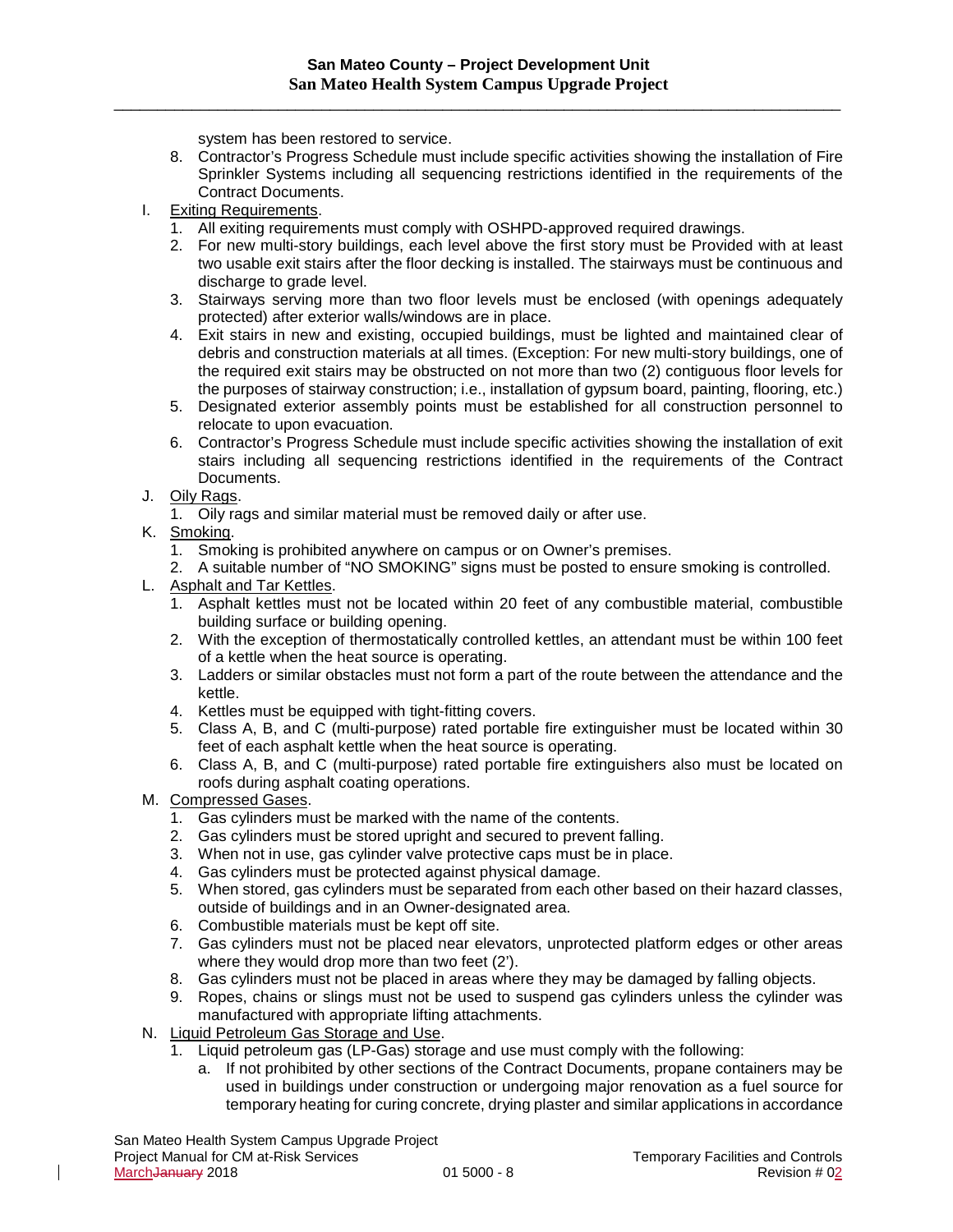with the following:

- (1) Heating elements (other than integral heater-container units) must be located at least 6 feet from any LP-Gas container.
- (2) Integral heater container units specifically designed for the attachment of the heater to the container, or to a supporting standard attached to the container, may be used provided they are designed and installed so as to prevent direct or radiant heat application to the LP-Gas container.
- (3) Blower and radiant type units must not be directed toward any LP-Gas container within 20 feet.
- (4) Heat producing equipment must be installed with clearance to the combustibles in accordance with the manufacturer's installation instructions.
- (5) Cylinders must comply with DOT cylinder specifications and must be secured in an upright position.
- (6) Regulators must be approved for use with LP-Gas. Fittings must be designed for at least 250-psig service pressure.
- (7) Hoses must be designed for a working pressure of at least 350 psig (unless limited to 5 psig) and shall be a maximum of 6 feet in length.
- (8) Portable heaters must be equipped with an approved automatic device to shut off the flow of gas to the main burner and to the pilot in the event of flame extinguishment or combustion failure.
- (9) Portable heaters with an input of more than 50,000 Btu/hr must be equipped with either a pilot that must be "proved" before the main burner can be turned on, or provided with an approved electronic ignition system.
- b. In addition to the above, for LP-Gas use in buildings undergoing alteration and that are fully or partially occupied, the following shall also apply:
	- (1) Specific approval must be obtained from the Fire Marshal and Owner's Safety Officer prior to bringing LP-Gas containers onto the Project Site.
	- (2) The maximum water capacity of individual containers shall be 5-gallon water capacity and the number of containers in the building shall not exceed the number of workers assigned to using the LP-Gas.
	- (3) Containers having a water capacity greater than 2 1/2 lb. [1 quart] must not be left unattended.
	- (4) LP-Gas containers may not be stored on-site.
- O. Hot Work.

 $\mathsf{l}$ 

- 1. The use of Hot Work equipment must be in accordance with the Owner's hot work policy, San Mateo County permitting requirements, and the following guidelines, including a pre-site inspection, fire watch and post inspection procedures.
	- a. Pre-site Inspection: An inspection of the Hot Work site must be conducted by the Contractor or his/her designee prior to Hot Work operations to ensure:
		- (1) the Hot Work site is clear of combustibles or that combustibles are protected;
		- (2) exposed construction is of noncombustible materials or that combustible materials are protected;
		- (3) openings are protected;
		- (4) there are no exposed combustibles on the opposite side of partitions, walls, ceilings, floors, etc.;
		- (5) fire extinguishers are available, fully charged and operable; and
		- (6) fire watch personnel are assigned, equipped and trained.
	- b. Fire Watch: The sole duty of fire watch personnel must be to watch for the occurrence of fire during and after Hot Work operations.
		- (1) Individuals designated to fire watch duty must have fire-extinguishing equipment readily available and must be trained in the use of such equipment.
		- (2) Personnel assigned to fire watch must be responsible for extinguishing spot fires and communicating an alarm.
		- (3) Hot Work conducted in areas with vertical and horizontal fire exposures that cannot be observed by a single individual must have additional personnel assigned to fire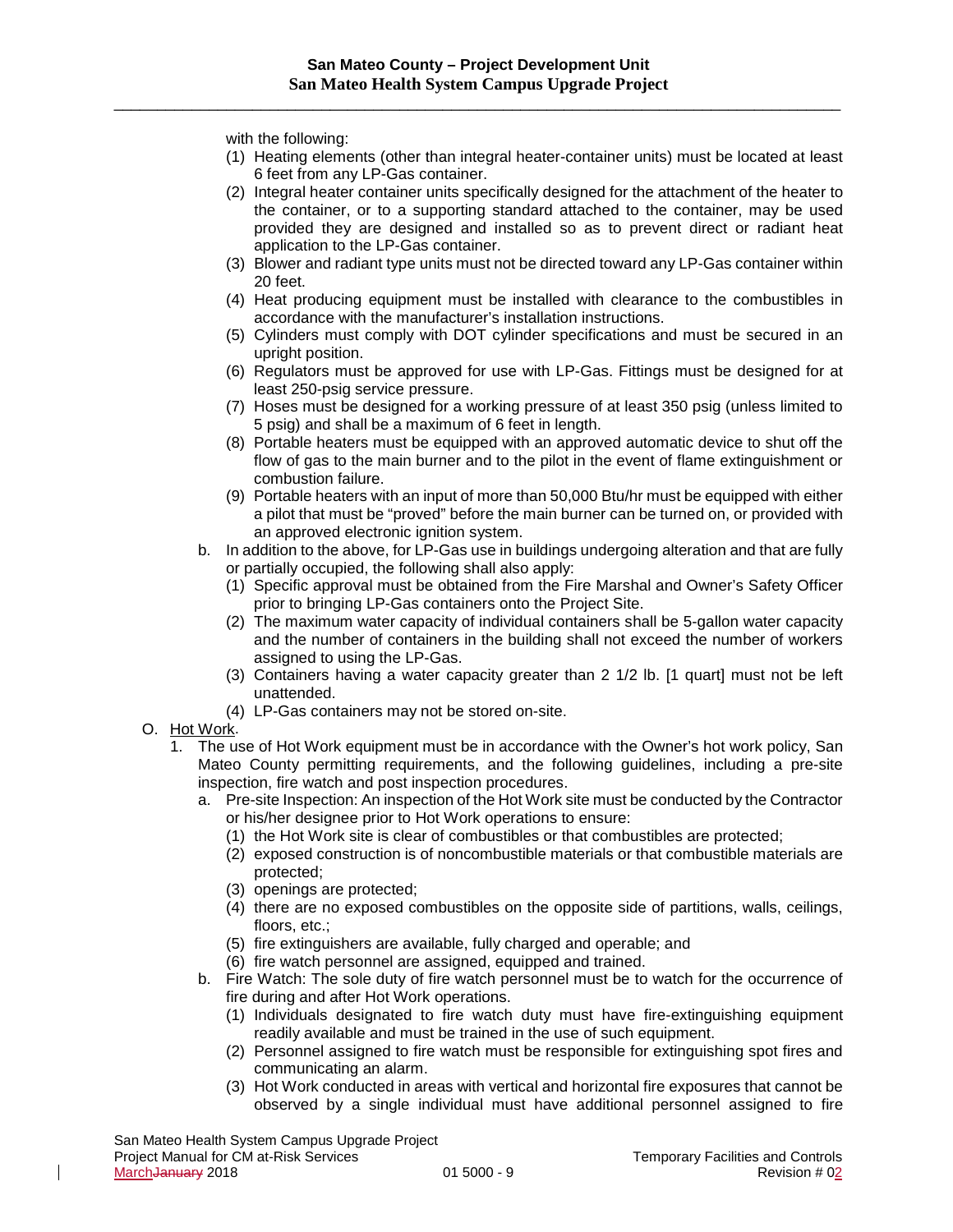\_\_\_\_\_\_\_\_\_\_\_\_\_\_\_\_\_\_\_\_\_\_\_\_\_\_\_\_\_\_\_\_\_\_\_\_\_\_\_\_\_\_\_\_\_\_\_\_\_\_\_\_\_\_\_\_\_\_\_\_\_\_\_\_\_\_\_\_\_\_\_\_\_\_\_\_\_\_\_\_\_\_\_\_

watches to ensure that all exposed areas are monitored.

- c. Post Inspection: The fire watch must be maintained a minimum of 30 minutes after the conclusion of the Work to look out for leftover sparks, slag or smoldering combustibles.
- P. Combustion Powered Equipment.
	- 1. Combustion powered equipment must be used in accordance with the following:
		- a. Equipment must be located so that exhausts do not discharge against combustible materials.
		- b. When possible, exhausts must be piped to the outside of the building.
		- c. Equipment must not be refueled while in operation.
		- d. Fuel for equipment must be stored in an approved area outside of the building.
- Q. Temporary Heating (LP-Gas) fueled, shall be listed and must be installed, used, and maintained Equipment
- R. Temporary heaters, such as those that are liquid petroleum gas in accordance with the manufacturer's instructions.
	- 1. Temporary heating devices must be secured properly and kept clear from combustible materials.
	- 2. Refueling operations must be conducted in an approved manner.
- S. Combustible Material Storage.
	- 1. Combustible construction materials must be stored off site.
- T. Flammable and Combustible Liquids.
	- 1. Storage areas for flammable and combustible liquids must be kept free of weeds and extraneous combustible material. Open flames and smoking are prohibited in flammable or combustible liquid storage areas.
	- 2. Tanks and containers must be marked with the name of the product and "FLAMMABLE KEEP FIRE AND FLAME AWAY." Tanks (containers in excess of 60 gallons) shall also be labeled, "KEEP 50 FEET FROM BUILDINGS."
	- 3. Metal containers for Class I or II liquids must be in accordance with DOT requirements or must be of an approved design. Discharge devices must not cause an internal pressure on the container. Individual containers must not be interconnected and must be kept closed when not in use.
	- 4. Secondary containment or a means of spill control, drainage control, and dike control is required for large containers (such as 55 gallon drums) and tanks as approved by the Fire Marshal.
	- 5. Plans for the installation/use of any aboveground storage tank (containers greater than 60 gallons) must be submitted to the Owner and Fire Marshal for review and permit prior to procuring proposed tank.
- U. Fire Watch Procedures.
	- 1. A fire watch shall be implemented whenever fire protection water supply, fire alarm, or fire suppression systems are temporarily out of service. The following conditions shall apply:
		- a. Persons conducting fire watch shall be dedicated to this purpose and shall have no other duties.
		- b. Adequate number of persons shall be assigned fire watch duties to be able to continually patrol and visually inspect every portion of the building(s) *at least* every 30 minutes. The Fire Marshal may require a higher level of coverage.
		- c. Fire Watch personnel cannot leave his/her Fire Watch duties until relieved by another person who meets all the qualifications herein.
		- d. Fire Watch personnel shall have access to the entire facility at all times. This includes, but is not limited to, conference rooms, offices, restrooms, janitor's closets, electrical and telecommunications rooms, mechanical rooms, penthouses, basements, and storage areas.
		- e. Primary responsibility for Fire Watch personnel is to patrol the facility continuously and immediately notify any occupants of an emergency to initiate an evacuation. This may mean setting off the fire alarm system with a pull station or alerting on-site personnel verbally.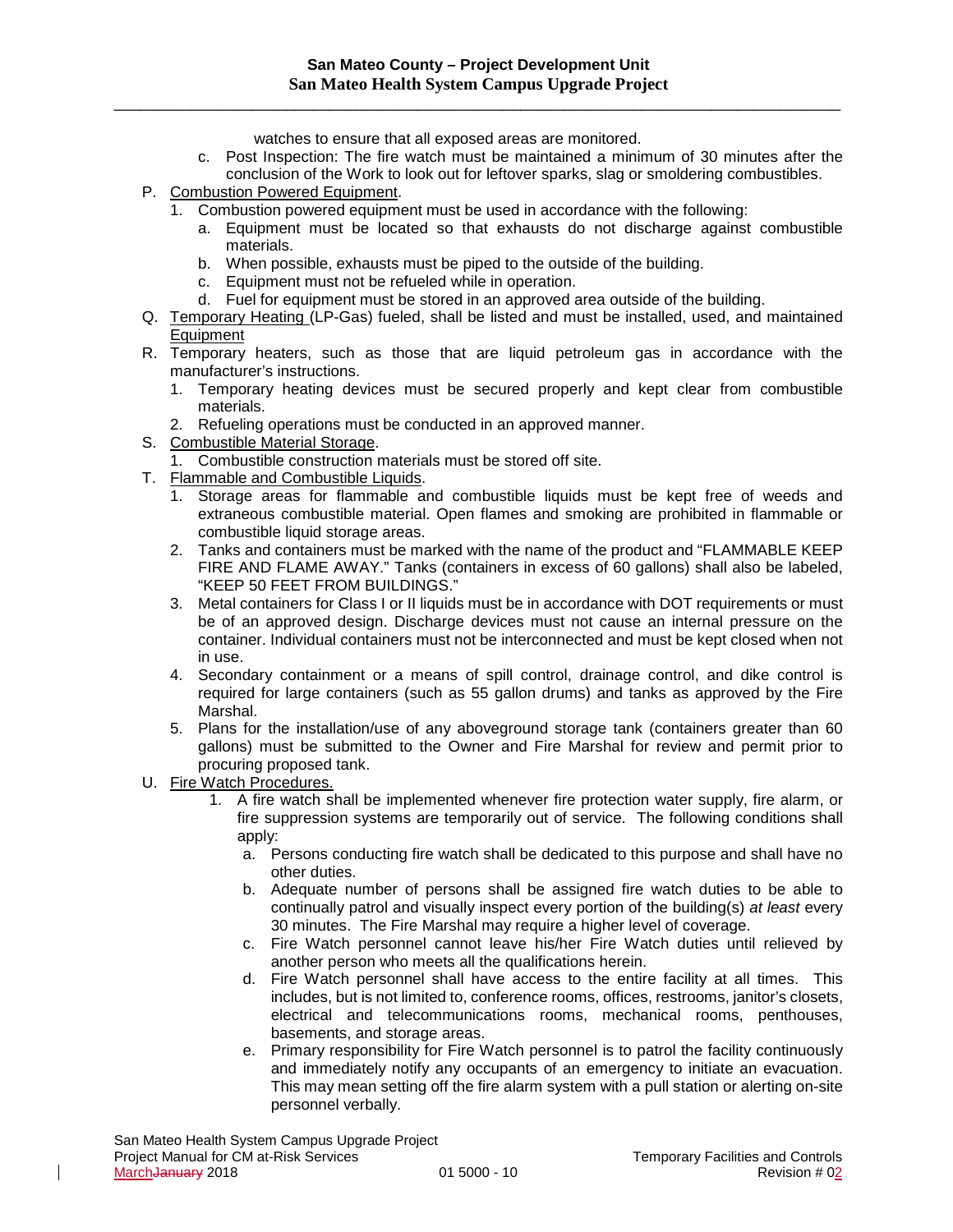\_\_\_\_\_\_\_\_\_\_\_\_\_\_\_\_\_\_\_\_\_\_\_\_\_\_\_\_\_\_\_\_\_\_\_\_\_\_\_\_\_\_\_\_\_\_\_\_\_\_\_\_\_\_\_\_\_\_\_\_\_\_\_\_\_\_\_\_\_\_\_\_\_\_\_\_\_\_\_\_\_\_\_\_

- f. Secondary responsibility of Fire Watch personnel is to notify the local Fire Department, and Fire Watch personnel shall have instant access to means of communicating the alarm to the Fire Department by means of a land-line (e.g. desk phone) or cell phone. If cell phones are appropriate and necessary, each cell phone shall be tested prior to the start of the fire watch to ensure adequate coverage throughout the facility. In an emergency call:
	- (1) Land Line: 911
	- (2) Cell Phone: 911
- 2. Fire Watch personnel shall:
	- a. Be at least 18 years of age.
	- b. Be familiar with these procedures, the physical layout of the facility, the purpose of the facility, and the issues requiring the fire watch, and be trained in the use of a Fire Extinguisher.
	- c. Be able to communicate fluently in the English language.
- V. Burning on the Project Site is prohibited.

#### **1.08. Submittals**

- A. Contractor must submit the following items to the Owner for review and acceptance prior to mobilization:
	- 1. Three (3) paper copies and an electronic copy submitted to the Owner of a site map identifying the locations of:
		- a. Contractor's and County's field offices
		- b. Storage sheds and storage areas
		- c. Project Site access and egress points
		- d. Fabrication areas
		- e. Equipment maintenance area
		- f. Parking area for personal vehicles
		- g. Parking and maintenance area(s) for construction equipment
		- h. Temporary utility poles or electric extensions
		- i. Concrete washout area(s)
		- j. Temporary and/or Construction Fencing location(s)
	- 2. Three (3) paper copies and an electronic copy submitted to the Owner of a written description of what types of materials will be used as temporary barriers and protection and how they will be utilized. (See Document 01 5000.1.076, "Temporary Controls.")
	- 3. Three (3) paper copies and an electronic copy submitted to the Owner of a letter designating an authorized representative for the Contractor who will have the authority to represent and act for Contractor at the Project Site. Include the telephone and/or pager numbers at which the Contractor's Authorized Representative can be reached at all times.
	- 4. Three (3) paper copies and an electronic copy submitted to the Owner of all Cal-OSHA safety programs applying to all existing confined spaces identified by Owner in the Contract Documents, or defined by regulations, and any confined spaces identified or created by Contractor or Owner during the Contract Time.
- B. Contractor must submit four (4) paper copies and an electronic copy to the Owner of the following items for Owner and Fire Marshal review and acceptance:
	- 1. Plans for the installation/use of any aboveground storage tank (containers greater than 60 gallons).
	- 2. Plans for temporary Fire Department Access Roadways, if needed.

 $\mathbf{I}$